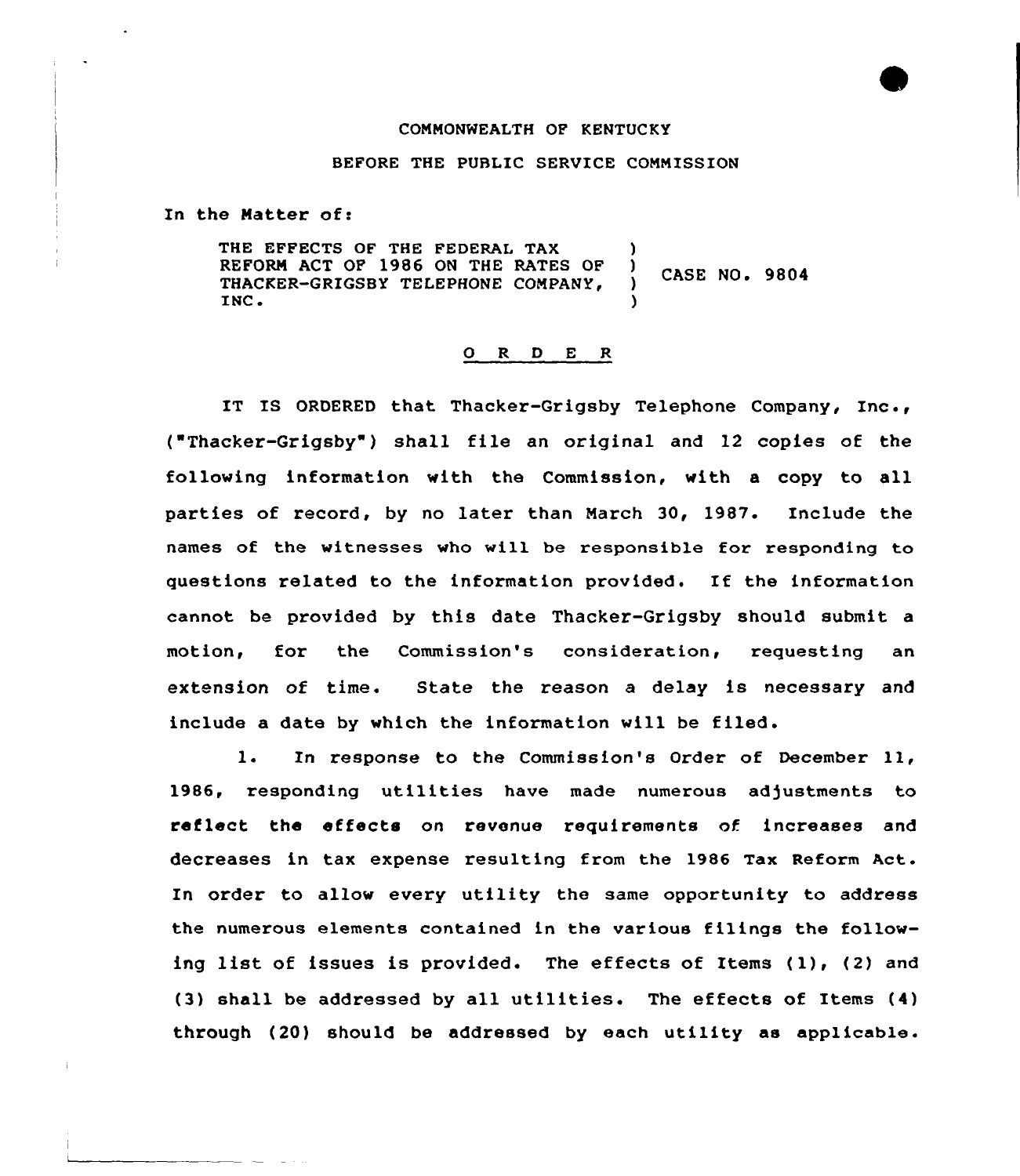For each item below, provide the dollar amount for each adjustment or, for items omitted, an explanation as to why the information is not being supplied. Include a detailed explanation and workpapers of how each amount was determined and a reconciliation of the sum of these adjustments to the total amount of revenue requirement affect included in the original application.

- (1) Federal tax rate change <sup>46</sup> to 34 percent.
- (2) Amortization of excess deferred
	- $(a)$ Depreciation related.
	- (b) Non-depreciation related.
- (3) Unbilled revenues.
- {4) Alternative minimum tax.
- (5) Kentucky income taxes.
- (6) Investment tax credits.
- (7) Capitalized overheads.
- (8) Capitalized interest.
- (9) Depreciation.
- (10) Vacation pay.
- $(11)$  ESOP.
- (12) Pension expense.
- (13) Uncollectible accounts and bad debt reserve.
- (14) Provision for 80 percent of certain business expense deductions.
- (15) Contributions in aid of construction.
- (16) Customer advances for construction.
- (17) Super fund taxes.
- (18) PGAs.